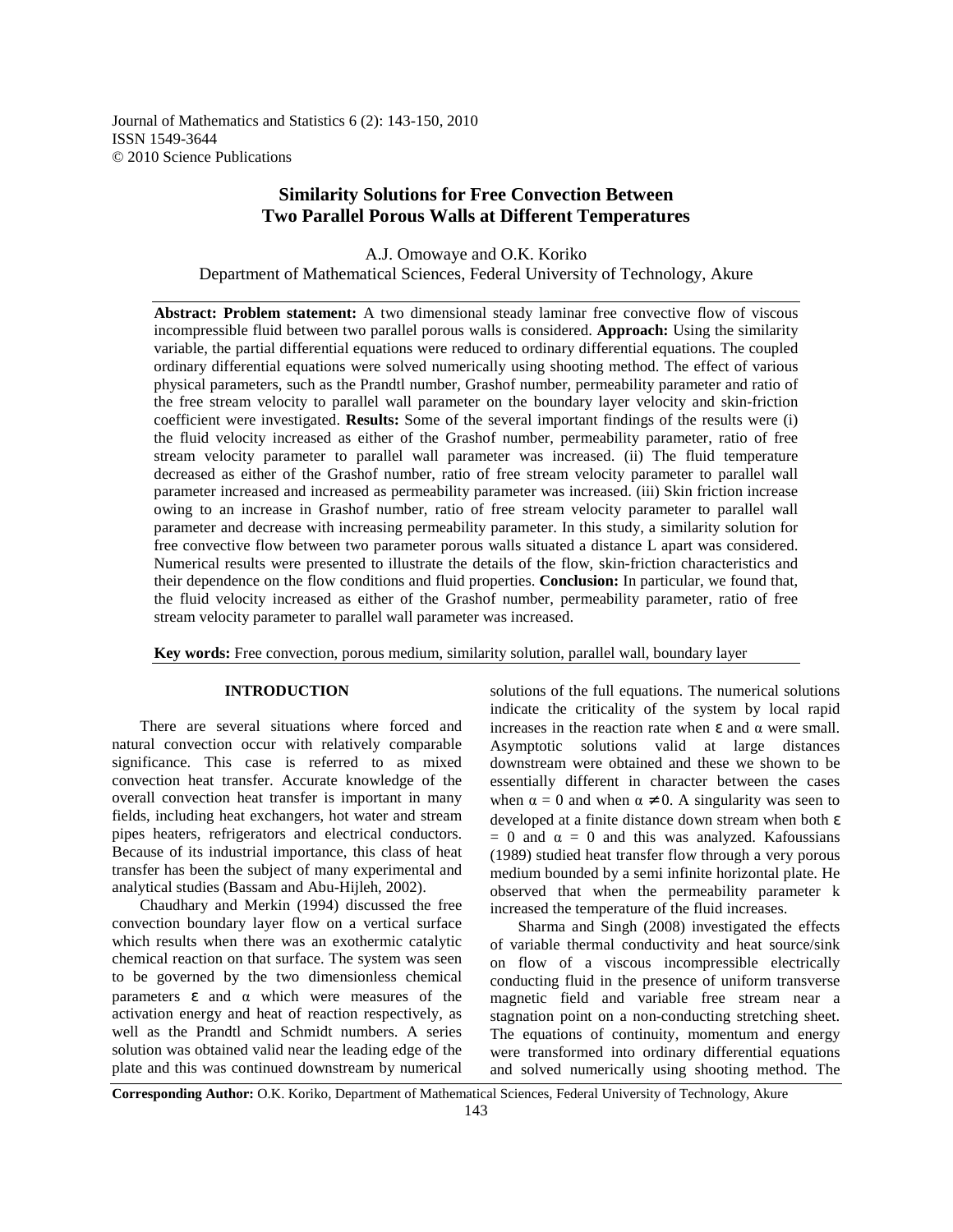velocity and temperature distributions were discussed numerically and presented through graphs. Skin-friction coefficient and the Nusselt number at the sheet were derived, discussed numerically and then numerical values for various values of physical parameter were presented through tables. It was observed that fluid velocity decreases due to increase in the Hartmann number for λ<1 while reverse effect is observed when  $\lambda$ >1 and there was boundary layer formation when  $\lambda = 1$ . Prasad and Kulachi (1984) discussed numerical solutions for two-dimensional steady, free convection for rectangular cavity with constant heat flux on one vertical wall, the other vertical wall being isothermally cooled. The horizontal walls were insulted. Results were presented in terms of streamlines and isotherms, local and average Nusselt numbers at the heated wall and the local heat flux at the cooled wall flow patterns were observed to be quite different from those in the case of a cavity with both vertical walls at constant temperatures. Specifically, symmetry in the flow field is absent and any increase in applied heat flux was not accompanied by linearly proportional increase in the temperature on the heated wall. Also, for low Prandtl number, the heat transfer rate based upon the mean temperature difference is higher as compared to experimental results for the isothermal case. Heat transfer results, further indicate that the average Nusselt number is correlated by a relation of the form  $Nu =$ constant  $R_a^*^{m}A^n$  where  $R_a^*^{m}$  is the Rayleigh number and A the height to-width ratio of the cavity. Mahanti and Gaur (2009) investigated the effects of linearly varying viscosity and thermal conductivity on steady free convective flow of a viscous incompressible fluid along an isothermal vertical plate in the presence of heat sink. The governing equations of continuity, momentum and energy were transformed into coupled and non-linear ordinary differential equations using similarity transformation and then solved using Runge-Kutta fourth order method with shooting technique. They showed that the velocity and temperature of the fluid decrease with the increase in Prandtl number. Skinfriction coefficient decrease while rate of heat transfer increases with the decrease in the heat sink. Mahapatra and Gupta (2001) reported MHD stagnation point flow towards isothermal stretching sheet and pointed that velocity decreases/increases with the increase in magnetic field intensity when free stream velocity is smaller/greater respectively than the stretching velocity.

 From the existing literature non has studied, free convective flow between parallel porous walls maintained at different temperatures. Therefore, this study will be devoted to it.

#### **MATERIALS AND METHODS**

**Mathematical formulation of the problem:** Consider a two-dimensional steady laminar free convection flow of a viscous incompressible fluid between two parallel porous walls situated a distance L apart. The x-axis is taken along the wall and y-axis is transverse to the parallel walls. The fluid is injected into the lower wall at  $y = 0$  and is sucked through the upper wall with uniform velocity, under the usual Boussineq's and boundary layer approximation, the governing equations for conservation of mass, momentum and energy respectively are as follows:

$$
\frac{\partial u}{\partial x} + \frac{\partial v}{\partial y} = 0 \tag{1}
$$

$$
u\frac{\partial u}{\partial x} + v\frac{\partial u}{\partial y} = -\frac{1}{\rho}\frac{\partial p}{\partial x} + v\frac{\partial^2 u}{\partial y^2} + g\beta(T - T_{\infty}) - \frac{v}{K}u \tag{2}
$$

$$
u\frac{\partial T}{\partial x} + v\frac{\partial T}{\partial y} = \frac{k}{\rho c_p} \frac{\partial^2 T}{\partial y^2}
$$
 (3)

Where:

 $u, v =$  Fluid velocity in the x,y direction

 $p = pressure$ 

- $k =$ Thermal conductivity
- $c_p$  = Specific heat capacity at constant pressure.
- $v =$ Kinematic viscosity
- $T =$  Fluid temperature
- Ρ = Density of the fluid
- $K$  = Permeability of the porous medium
- Β = Coefficient of thermal expansion
- $x,y =$  Cartesian coordinate along x and y axes.

 The boundary conditions of the problem under consideration are:

$$
u = 0, v = 0, T=T_{\infty}, y=0
$$
  
\n
$$
u \rightarrow u_{\infty} T \rightarrow T_{\infty}, y \rightarrow \infty
$$
\n(4)

Where:

 $u_{\infty}$  = Free stream velocity

 $T_{\infty}$  = Free stream temperature

 $T_w$  = Temperature of the horizontal wall

In the free- stream velocity  $u_{\infty} = u(x) = bx$  where b is the free stream velocity parameter. Equation 2 becomes:

$$
-\frac{1}{\rho}\frac{\partial p}{\partial x} - \frac{v}{K}u_{\infty} = u_{\infty}\frac{du_{\infty}}{dx}
$$
 (5)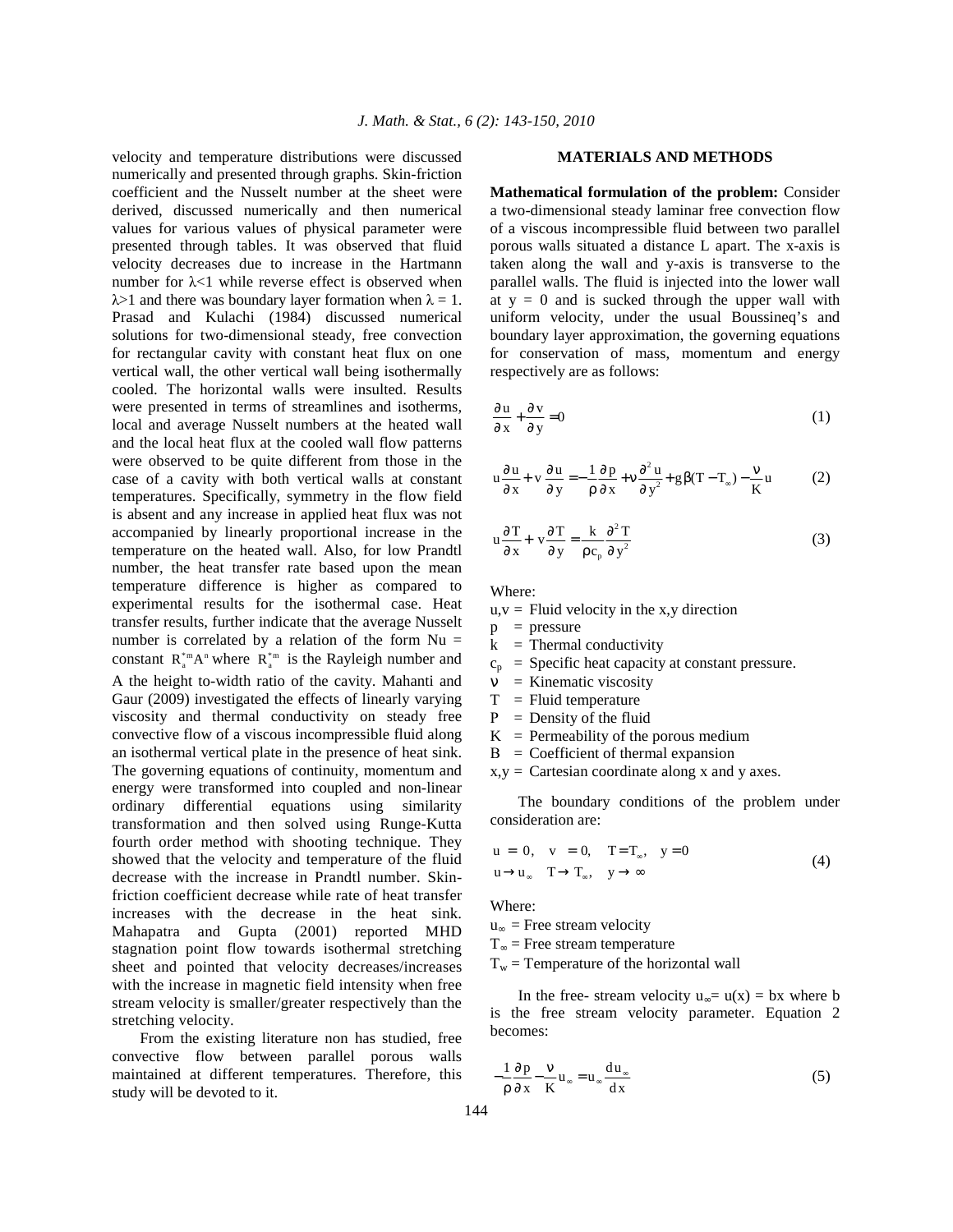Eliminating  $\frac{\partial \mathbf{p}}{\partial \mathbf{x}}$ ∂  $\frac{\partial P}{\partial x}$  between Eq. 2 and 5, we get:

$$
u\frac{\partial u}{\partial x} + v\frac{\partial u}{\partial y} = u_{\infty}\frac{du_{\infty}}{dx} + v\frac{\partial^2 u}{\partial y^2} + g\beta(T - T_{\infty}) + \frac{v}{K}(u_{\infty} - u) \tag{6}
$$

**Method of solution:** Introducing the stream function  $\psi(x,y)$  as define by:

$$
u = \frac{\partial \psi}{\partial y} \text{ and } v = -\frac{\partial \psi}{\partial x} \tag{7}
$$

The similarity variable  $\eta = (c/v)^{\frac{1}{2}}y$  and

$$
\psi(x, y) = (cv)^{\frac{1}{2}} x f(\eta)
$$
\n(8)

Where:

 $c =$ The parallel wall parameter

 $\eta$  = The similarity variable

 $v =$ Kinematic viscosity

 $\Psi$  = The stream function and the dimensionless temperature is given as:

$$
\theta(\eta) = \frac{T - T_{\infty}}{T_{\infty} - T_{\infty}}\tag{9}
$$

Equation 7-9 into Eq. 3 and 6, we get:

$$
f''' + ff'' - (f')^{2} + Gr\theta + A(\gamma - f') + \gamma^{2} = 0
$$
 (10)

$$
\theta^{\prime\prime} + \Pr f \theta = 0 \tag{11}
$$

where the Grashof number  $\text{Gr} = \frac{g\beta(T_w - T_\infty)}{c^2x}$ , the permeability parameter  $A = \frac{1}{Kc}$ , the ratio of the free stream velocity parameter to parallel wall parameter b  $\gamma = \frac{b}{c}$ , the Prandtl number Pr =  $\frac{c_{p}}{k}$  $=\frac{c_p\mu}{l}$ . It is noted that Eq. 1 is identically satisfied. The corresponding boundary conditions are reduced to:

$$
f(0) = 0 \quad f'(0) = 0 \quad f'(\infty) = \gamma \quad \theta(0)
$$
  
= 1 \quad \theta(\infty) = 0 \tag{12}

 The governing boundary layer and thermal boundary layer Eq. 10 and 11 with the boundary conditions (12) are solved numerically using shooting technique along with fourth order Runge-Kutta integration. The basic idea of shooting method for solving boundary value problem ordinary differential equations is to try to find appropriate initial condition for which the computed solution "hit the target" so that the boundary conditions at other points are satisfied. Furthermore, the higher order non-linear differential Eq. 10 and 11 are converted into simultaneous linear differential equations of order first and they are further transformed into initial valued problem applying the shooting method incorporating fourth order Runge-Kutta. The iterative solution procedure was carried out until the error in the solution became less than a predefined tolerance level. Other predefined parameters needed for the solution method include the step length (h), Grash of number (Gr), Prandtl number (Pr), permeability parameter (A), ratio of free stream velocity to parallel wall parameter  $(γ)$ . Extensive testing was carried out in other to determine the effect of these parameters. The testing includes the value of Gr (2.0, 4.0, 6.0), Pr (0.71, 0.73, 0.75), γ (0.1, 0.2, 0.3), A (0.1, 0.3, 0.5), thus results are shown in Fig. 1-17.

**Skin-friction:** Skin-friction coefficient at the wall is given by:

$$
C_f = \frac{\tau_w}{\rho c (cv)^{\frac{1}{2}}} = xf''(0)
$$

where, 
$$
\tau_w = \mu \left( \frac{\partial u}{\partial y} + \frac{\partial v}{\partial x} \right)_{y=0}
$$
 is the shear stress at the wall.

**Particular case:** (i) In absence of Grashof number i.e.  $Gr = 0$ , the results of the present paper are reduced to those obtained by Kafoussians (1989).

#### **RESULTS AND DISCUSSION**

 Similarity solutions for free convective flow between parallel porous wall at different temperatures has been considered. The parameter that govern the present flow situation are Grashof number (Gr), Prandtl number (Pr), the permeability parameter (A) and the ratio of free stream velocity parameter to parallel wall parameter (γ), Also, comprehensive set of numerical results is displayed graphically in Fig. 1-17 to illustrate the influence of the various physical parameters on the locally similarity solutions. Figure 1and 2 illustrate the effect of varying the Prandtl number (Pr) on the velocity and temperature profiles. The increase in Prandtl number for this problem has no noticeable effect on the entire hydrodynamic and thermal boundary layers growth.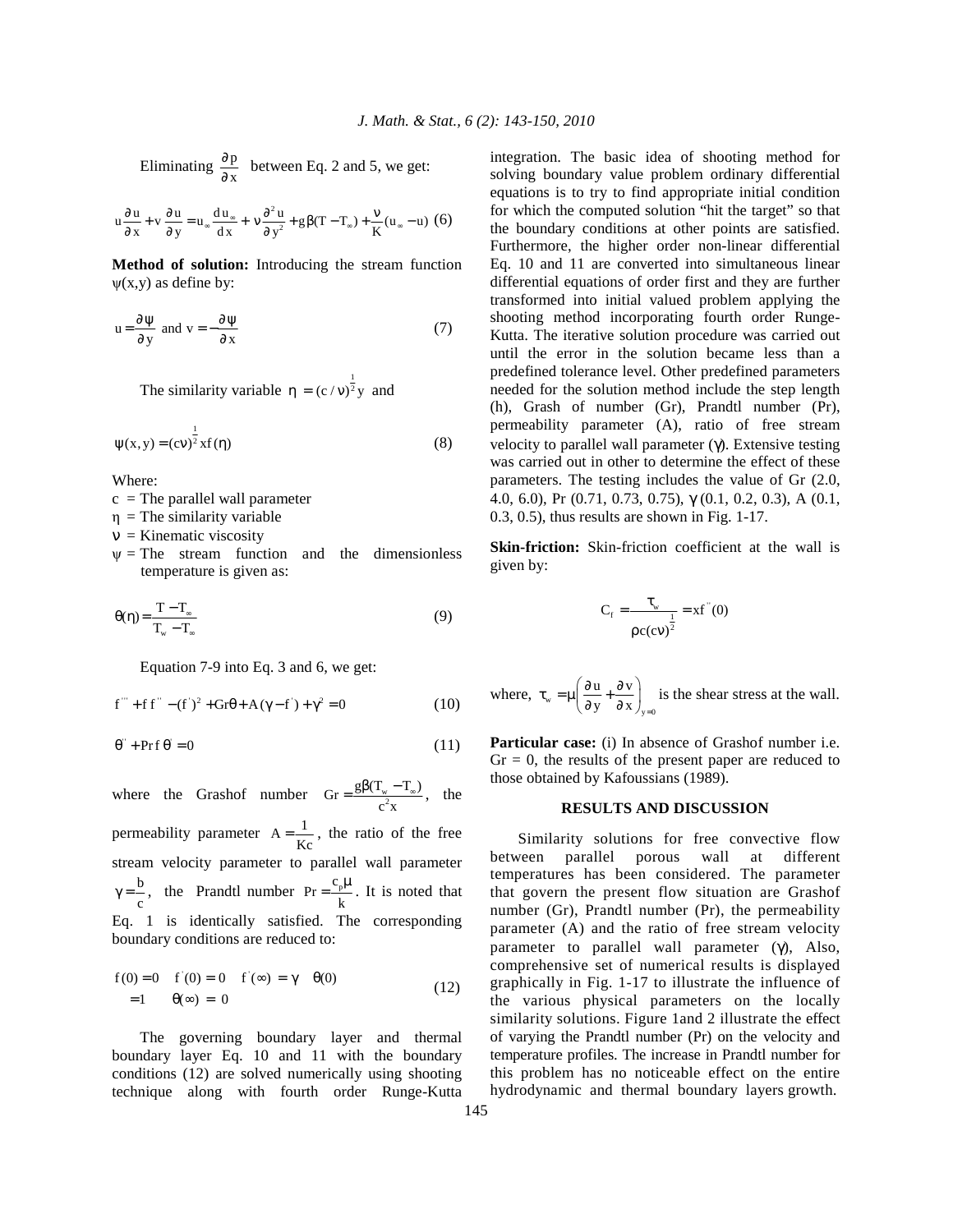

Fig. 1: Velocity distribution verses  $\eta$  when A = 0.1,  $\gamma = 0.1, G = 2.0$ 



Fig. 2: Temperature distribution verses  $\eta$  when A = 0.1,  $\gamma = 0.1, G = 2.0$ 



Fig. 3: Velocity distribution verses  $\eta$  when A = 0.1,  $\gamma = 0.1$ , Pr = 0.71



Fig. 4: Temperature distribution verses  $\eta$  when A = 0.1,  $γ = 0.1$  and  $Pr = 0.71$ 



Fig. 5: Velocity distribution verses  $η$  when  $γ = 0.1$ ,  $G = 2.0$  and  $Pr = 0.71$ 

The effect of Grashof (Gr) on the velocity and temperature distributions is displayed in Fig. 3 and 4 respectively. As shown increasing the values of Gr produces increase in the velocity of the fluid which agrees with natural phenomena because of the buoyancy force which assists the flow.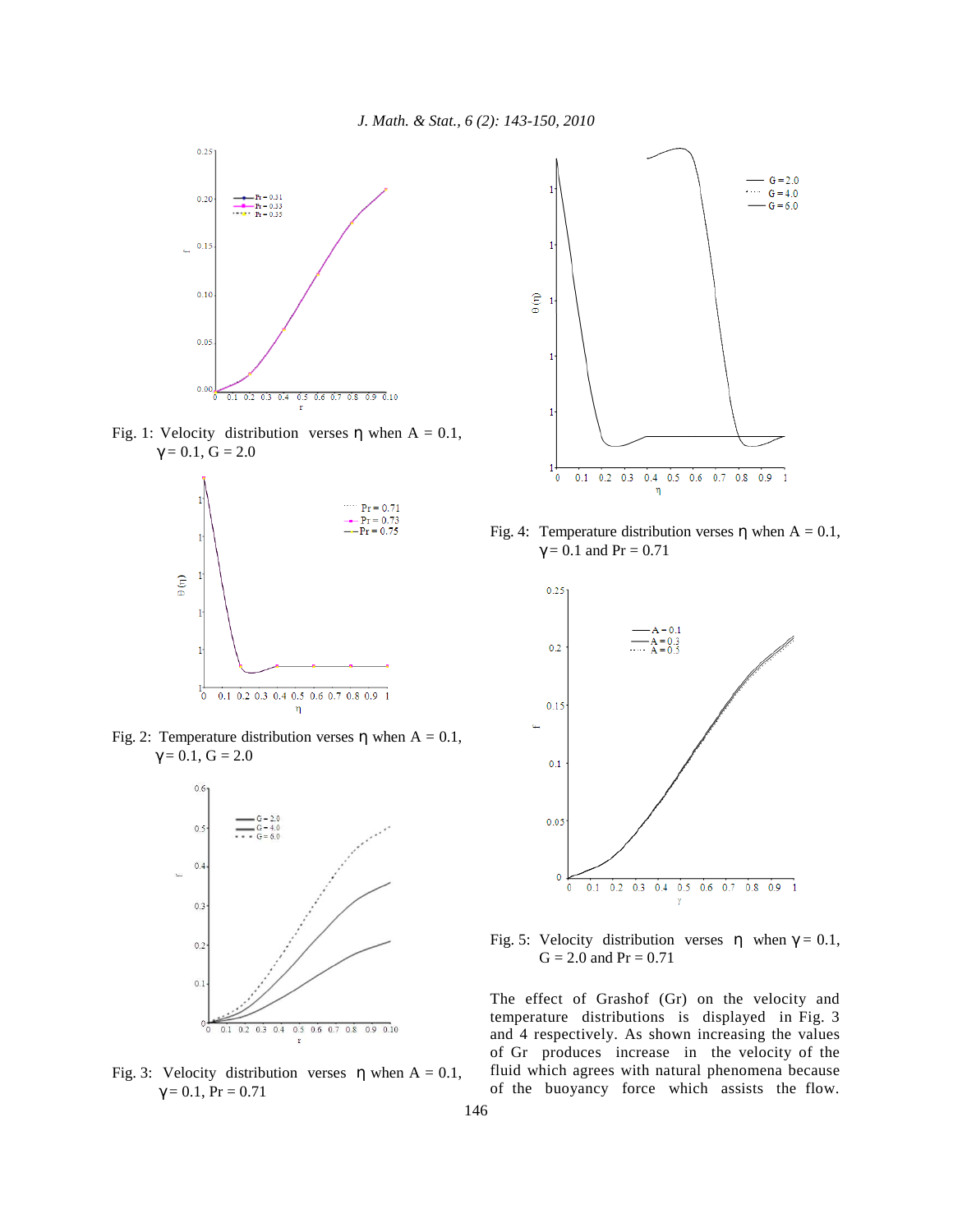

Fig. 6: Temperature distribution verses η when  $γ = 0.1$ ,  $G = 2.0$  and  $Pr = 0.71$ 



Fig. 7: Velocity distribution verses  $\eta$  when Pr = 0.71,  $G = 2.0$  and  $A = 0.1$ 

While increase in Gr causes a decrease in the fluid temperature. This result is in agreement with what Sharma and Singh (2009) obtained. Figure 5 and 6 reveal the effect of permeability parameter (A) on the velocity and temperature profiles respectively.



Fig. 8: Temperature distribution verses  $\gamma$  when Pr  $= 0.71$ , A  $= 0.1$  and G  $= 2.0$ 



Fig. 9: Effects of A and Pr on local skin-friction for  $G = 2.0, \gamma = 0.1$ 

These Fig. 5 and 6 confirm that the velocity and temperature increases with increase in permeability parameter. This is in excellent agreement with what Pathak and Maheshwari (2006), Kafoussians (1989) obtained.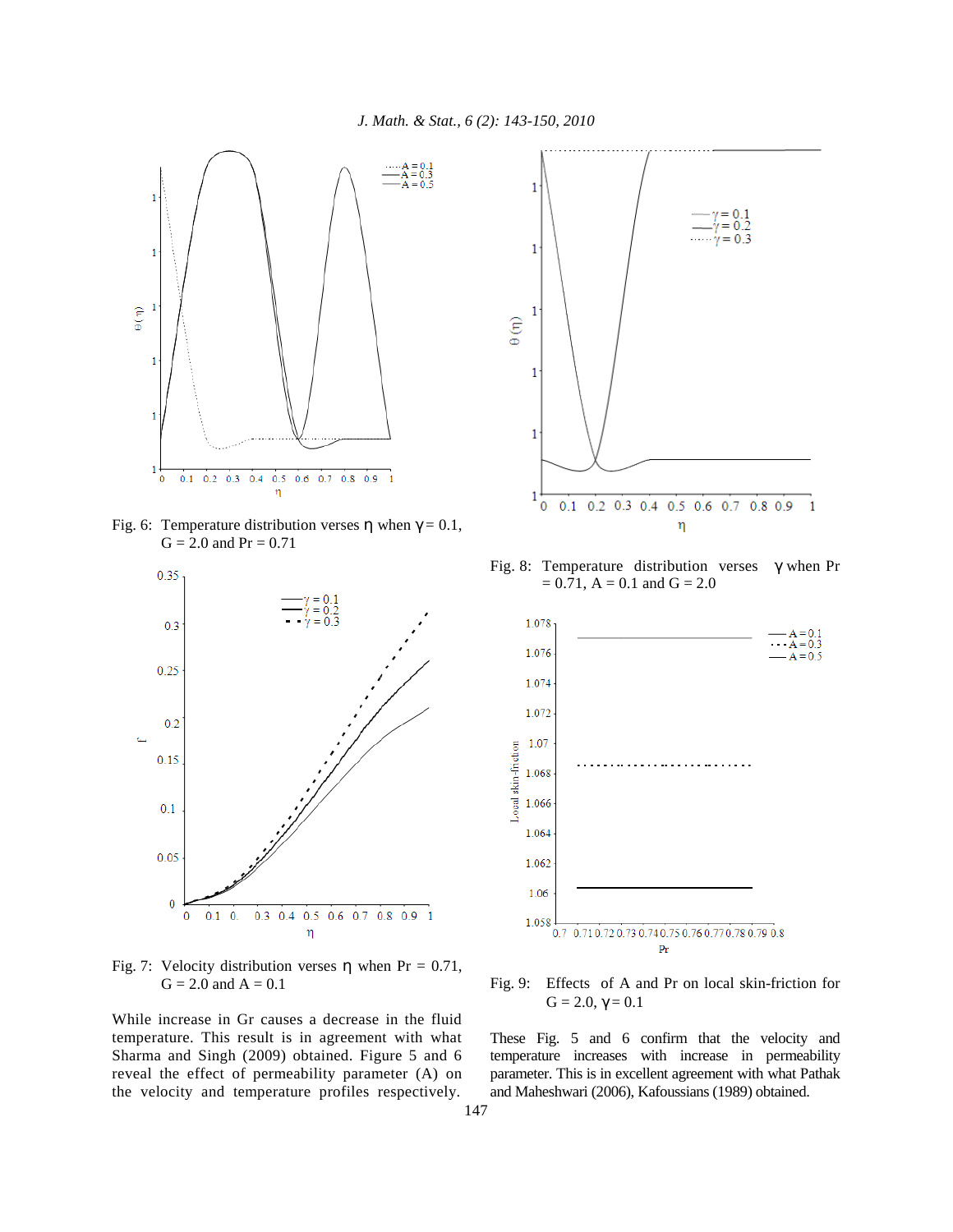

Fig. 10: Effects of Gr and Pr on local skin-friction for  $A = 0.1, \gamma = 0.1$ 



Fig.11: Effects of  $\gamma$  and Pr on local skin-friction for A  $= 0.1,$  Gr  $= 2.0$ 

Figure 7 and 8 depict respectively the effect of ratio of free stream velocity parameter to parallel wall parameter (γ) on velocity and temperature profiles. It is found from Fig. 7 and 8 that the velocity increases whereas temperature decreases significantly.



Fig. 12: Effects of A and Gr on local skin-friction for  $Pr = 0.71, γ = 0.1$ 



Fig. 13: Effects of A and γ on local skin-friction for  $Pr = 0.71$ ,  $Gr = 2.0$ 

 Figure 9-11 reveal the effects of permeability parameter (A), Grashof number (Gr), the ratio of free stream velocity parameter to parallel wall parameter  $(γ)$ and Prandtl number on the local skin-friction coefficient.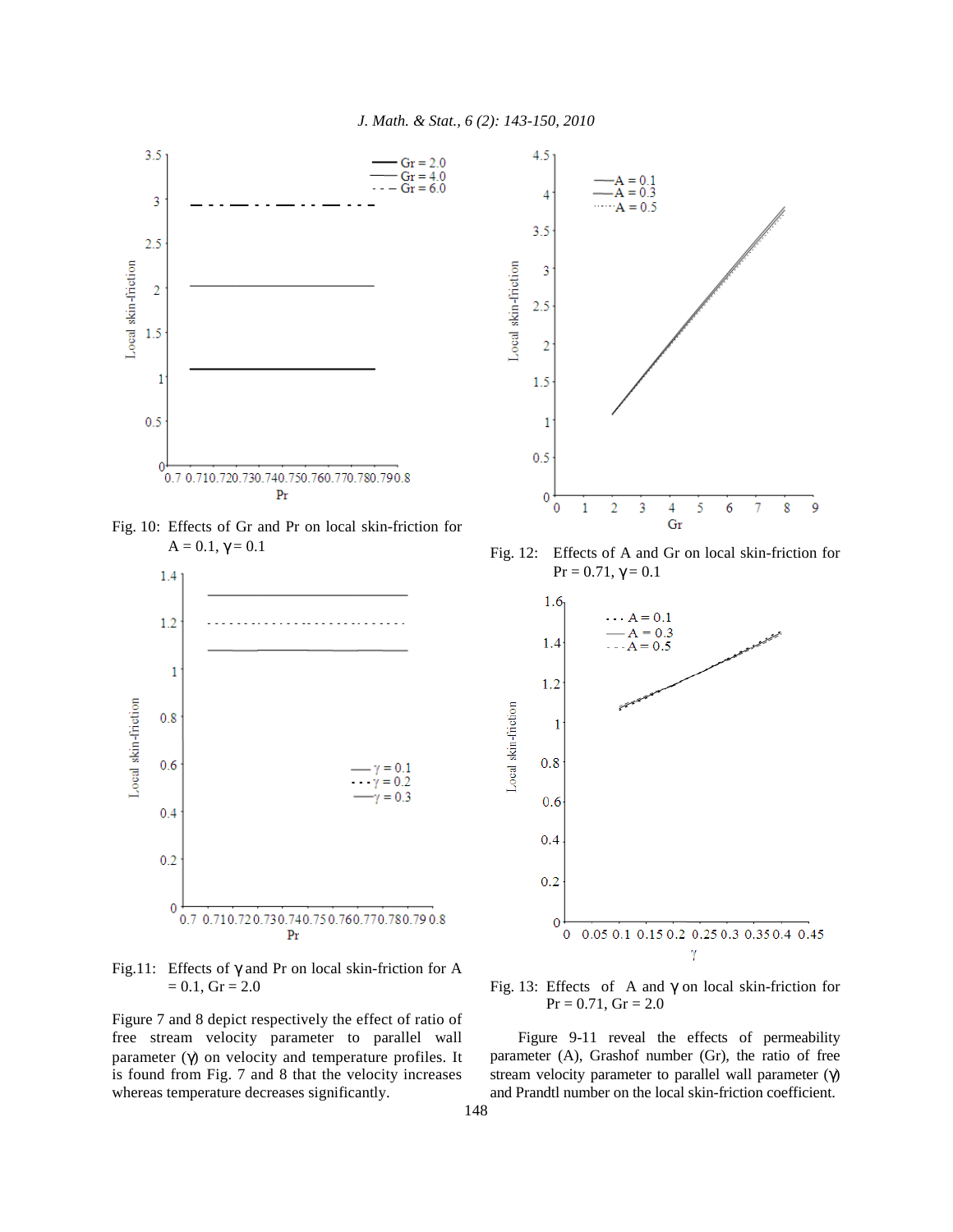

Fig. 14: Effects of Pr and Gr on local skin-friction for  $A = 0.1, \gamma = 0.1$ 



Fig. 15: Effects of A and  $\gamma$  on local skin-friction for  $Pr = 0.71$ ,  $Gr = 2.0$ 

Figure 9 and 10 confirm that the local skin-friction coefficient decreases, whereas Fig. 11 shows it increases. Figure 12-14, show the combined effects of A, γ, Pr and Gr on the local skin-friction coefficient.



Fig. 16: Effects of γ Gr and on local skin- friction for  $A = 0.1$ ,  $Pr = 0.71$ 



Fig. 17: Effects of Pr and γ on local skin-friction for  $Gr = 2.0, A = 0.1$ 

From Fig. 12 the local skin-friction decreases as permeability parameter increases, whereas the local skin-friction increases as the ratio of free stream